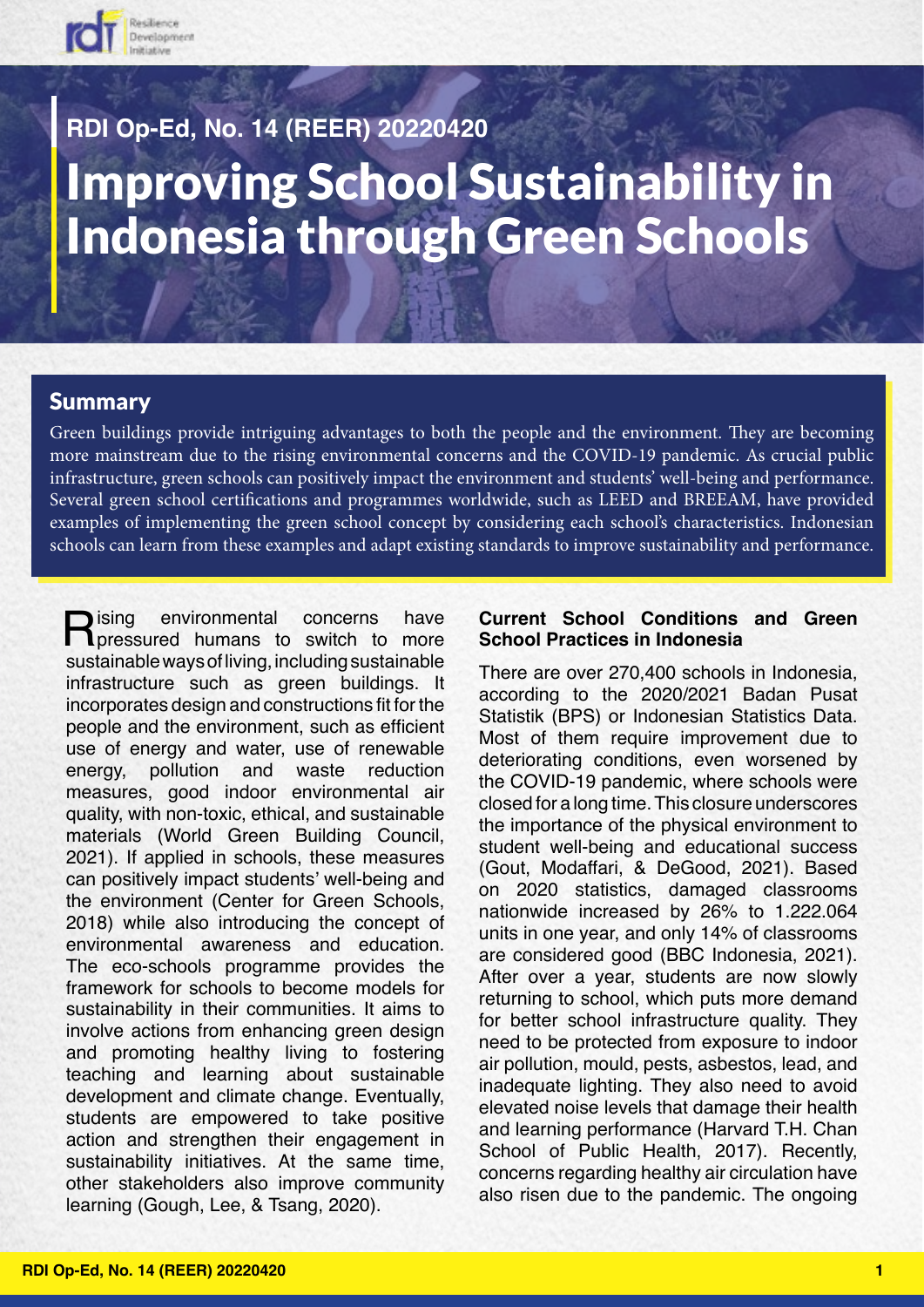environmental degradation and climate change also indirectly pressure buildings, including schools, to be constructed more sustainably and environmentally friendly. Those can be measured as low-carbon, efficient resource consumption, and natural lighting utilisation. These issues are addressed in the green school concept, which has been practised in many parts of the world.

In Indonesia, the green school concept is known as Sekolah Adiwiyata (Adiwiyata School). The communities are expected to be involved in activities toward a healthy environment and avoid adverse environmental impacts. It is based on participatory and sustainable principles and environmental education concepts. Only certain schools that have met the established criteria can claim the Adiwiyata award. By 2019, there were only 376 public schools and 58 private schools in Indonesia to achieve the national level Adiwiyata award (Humas KLHK, 2019). It implies that many more schools do not meet this standard yet.

The further improvement for this programme is by establishing specific guidelines and certifications to help green schools adoption become more widespread and raise the urgency. A certification programme is needed to give a concise measured impact of green building implementation, including ensuring legitimate green performance, acknowledging green practices, and providing assurance for building stakeholders (Green Building Council Indonesia). Some of the existing green building standards in some countries have clearly defined school building criteria, while others are still developing their green school programme and rating systems.

#### **Green School Practices in Other Countries**

While there are many green building certifications and green school programmes worldwide, two internationally recognised standards are Leadership in Energy and Environmental Design (LEED) and Building Research Establishment Environmental Assessment Method (BREEAM). BREEAM and LEED have been popular for a long time and are constantly improving. BREEAM system was created in 1990 by the UK Building

Research Establishment. LEED appeared eight years later by the US Green Building Council. They are third-party certifications to verify the design and construction by complying with several green parameters, such as energy savings, water efficiency, reduced emissions, and healthier indoor air quality. Although they differ in certification schemes, the systems are almost 70-80% similar (GBRI, 2020). A higher cost might be expected to accomplish those measures. A 2010 research concluded that to achieve a higher BREEAM rating, the extra cost will also increase exponentially, mainly due to installing renewable energy devices such as photovoltaic and biomass (Lockie, Butterss, & Adams, 2012). However, many LEEDcertified schools have shown that they are not necessarily more expensive than conventional schools. They yield significant energy and water savings during the operational and maintenance phase, enabling the money to upgrade learning facilities or other needs (Zusman, 2012). Therefore, it is essential to choose green school practices that are suitable and affordable to each school's context.

A successful case of green school practice is Thurgood Marshall Elementary School in Pennsylvania, a 2011 LEED-certified school providing small-effort, high-impact green measures. They upgraded plumbing fixtures to be more water-efficient by installing lowflow aerators and using low-flow showerhead models. These cost less than \$100 and were easy to install by the building engineer. Still, the building uses 17% less water in restrooms than a comparable school. The school staff used Green Seal certified standard cleaning products in local markets. It also adopted a new floor scrubber that reduces potential chemicals contaminations. It also adopted a microfibre cleaning system that reduces water usage and operator fatigue and minimises the potential for slips and falls (US Green Building Council, 2011). In other countries, their version of green school certifications and guidelines also provide promising success stories for more sustainable and high-performing schools. India Green Building Council established its green school rating system, containing similar parameters as LEED and BREEAM. As a result, some schools in India have implemented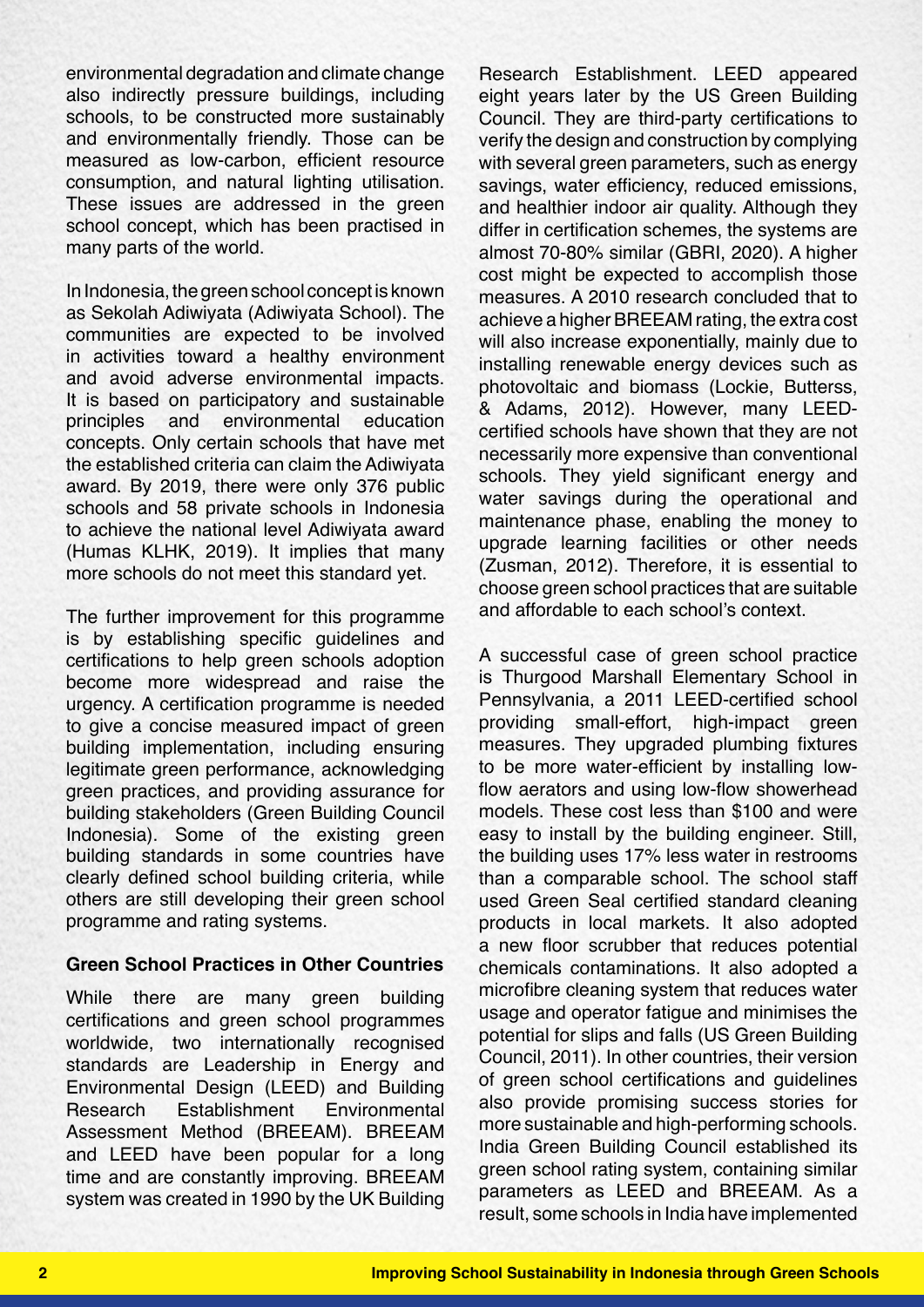extensive rainwater harvesting. They store the water to utilise the Indian monsoon climate with abundant water during the rainy season and a severe dry period afterwards. The water is then used for the swimming pool and watering the garden. As many Indonesian regions have similar monsoon climates, this rainwater harvesting system can yield great benefits regarding water efficiency if widely adopted.

#### **What's Next**

As environmental concerns are rising worldwide and the need to provide students with a safe and healthy learning environment, green schools must become more mainstream. Various examples from developed and developing countries have shown that green measures can be very diverse. The standards are according to each school's context to yield optimal results. Indonesian schools have a very high potential to become more sustainable by adopting these practices and establishing their green school rating system to ensure legitimate performance. However, this rating system must not be rigid; it needs constant improvement towards better practices and allows adjustments due to each school's characteristics.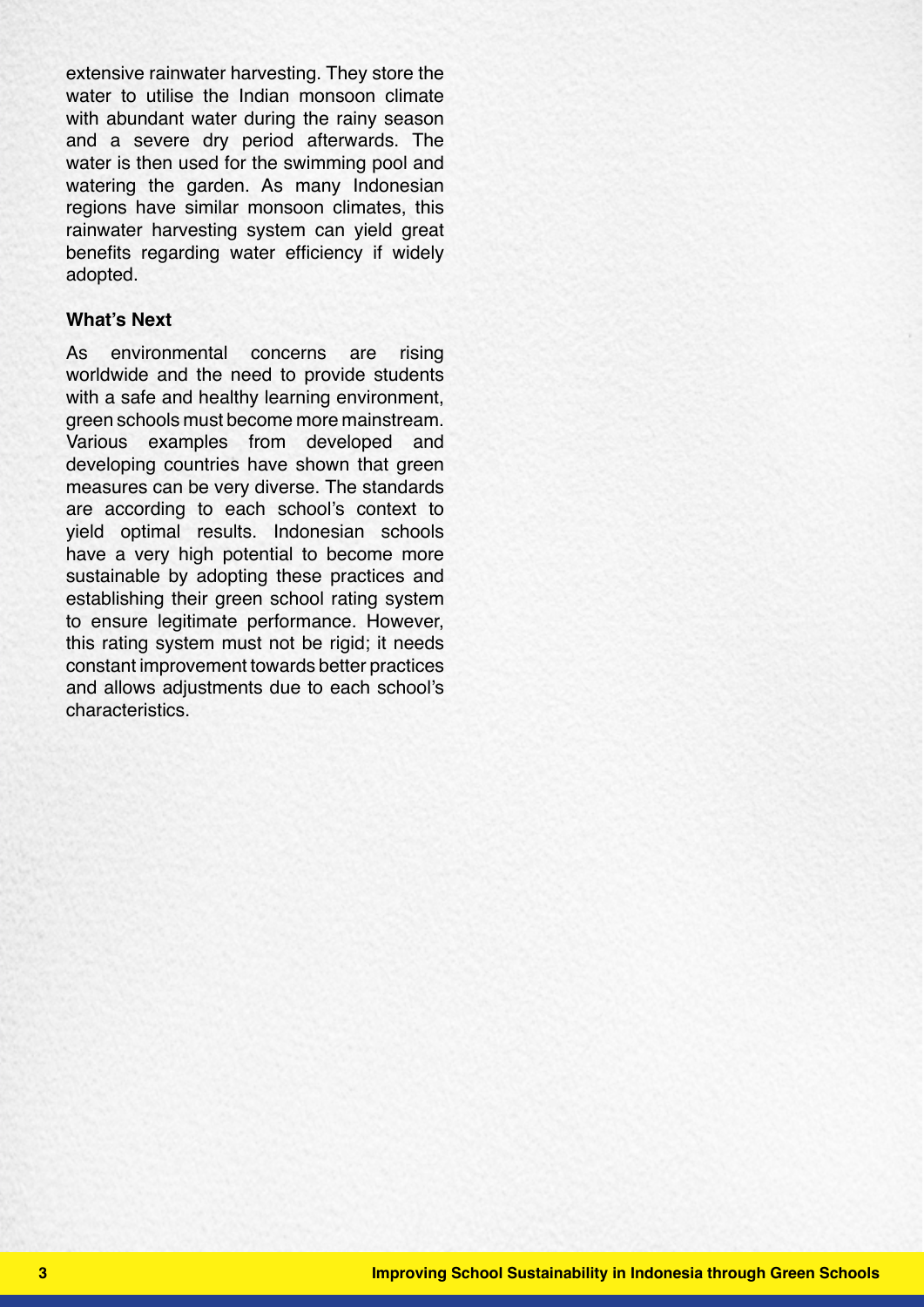# Author

- **• Thalia Salsabilla (thalia.salsabill@gmail.com)** Resilience Development Initiative
- Supervised by: **Gabriella Laurencia** Resilience Development Initiative

## **Disclaimer**

**The views expressed in this op-ed are those of the author or authors of the paper. They do not necessarily represent the views of RDI or its editorial committee.**

### **Further Reading**

- BBC Indonesia. (2021). BBC News Indonesia. Retrieved from Sekolah rusak di Indonesia: 'Yang sekolah bisa lakukan ya, tidak bisa apa-apa': https://www.bbc.com/indonesia/majalah-58865133.
- Bon-Gang Hwang, J. S. (2010). Green Building Project Management: Obstacles and Solutions for Sustainable Development. Sustainable Development Vol. 20, 335-349.
- Center for Green Schools. (2018). Green school buildings are better for teachers and students. Retrieved from The Center for Green Schools website: https://www.centerforgreenschools.org/green-schools-are-better-learning.
- Dusan Licina, C. P. (2019). Occupant health & well-being in green buildings. IEQ Applications, 74-77.
- GBRI. (2020). LEED vs BREEAM: Everything You Need to Know. Retrieved from GBRI Online: https://www.gbrionline.org/leed-vs-breeam/.
- Gough, A., Lee, J. C.-K., & Tsang, E. P. (2020). Green Schools Globally: Stories of Impact on Education for Sustainable Development. Switzerland: Springer Nature.
- Gout, E., Modaffari, J., & DeGood, K. (2021). The Compound Benefits of Greening School Infrastructure. Retrieved from American Progress: https://www.americanprogress.org/article/compound-benefits-greening-school-infrastructure/.
- Green Building Council Indonesia. (n.d.). About Certification. Retrieved from Green Building Council Indonesia website: https://gbcindonesia.org/certification.
- Harvard T.H. Chan School of Public Health. (2017). Schools for Health, Foundations for Student Success: How School Buildings Influence Student Health, Thinking, and Performance. Boston: Harvard T.H. Chan School of Public Health.
- Humas KLHK. (2019). 434 Sekolah Raih Penghargaan Adiwiyata Tahun 2019. Retrieved from Indonesian Ministry of Environment and Forestry: https://www.menlhk.go.id/site/single\_post/2611/434-sekolah-raih-penghargaan-adiwiyata-tahun-2019.